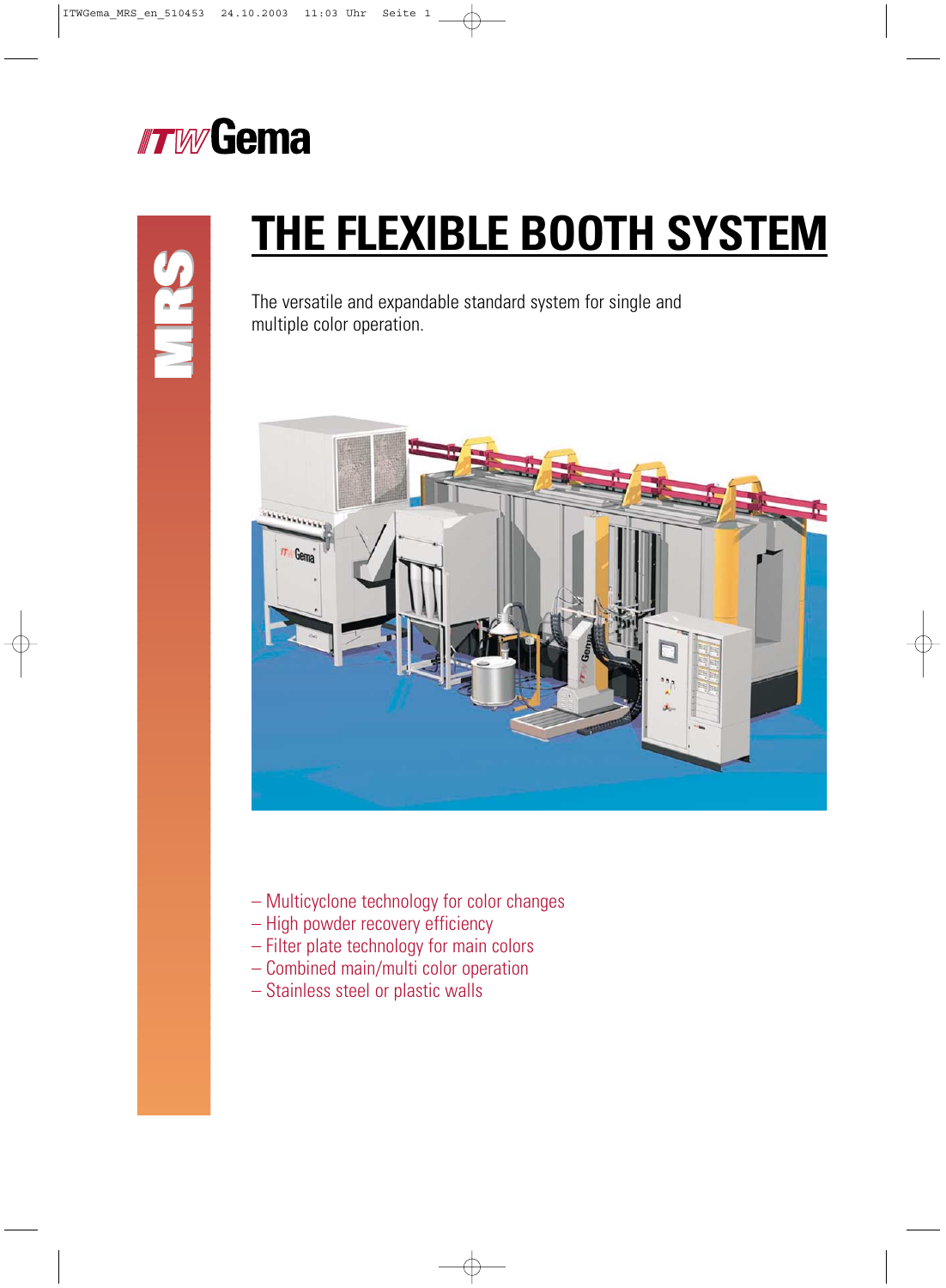# *rrw* Gema

# **Booth control**

Used in conjunction with the workpiece recognition, the booth control monitors all system components. It is installed in the ICS switch cabinet and supplied as a unit with the well known OptiMatic gun control.

# **Squeegee system**

2

The squeegee system automatically pushes the excess powder from the boothfloor into the fluidizing channel from where it is returned via a sieve to the powder hopper. The recovered powder is subsequently fed via injectors to the guns.

### **Multicyclone** 3

Multicyclone powder recovery is ideal for multi-color operation due to high recovery efficiency and constant exhaust air flow rate. Its compact design ensures easy cleaning.

**After-Filter** 4

The after-filters are highly efficient in operation and made especially robust for long-life usage. The extremely high separation efficiency from 99.99% is another benefit achieved by this technology.

# **Powder Transport System (PTS)**

The powder transport system (PTS) is especially designed for multi-cyclone booths. The powder is pumped from the lower part of the recovery container within the multi-cyclone and feeds the powder via the vibratory sieve to the powder hopper and from there by injectors to the guns.

The heart of the powder coating system are our modern, highly efficient powder guns. They guarantee the best coating results and uniform powder coating. Whether long or short stroke: quieter running and high load carrying distinguish the ITW Gema reciprocator equipment. Positioning and stroke lengths are automatically controlled via an object recognition unit.



**bill** ÷











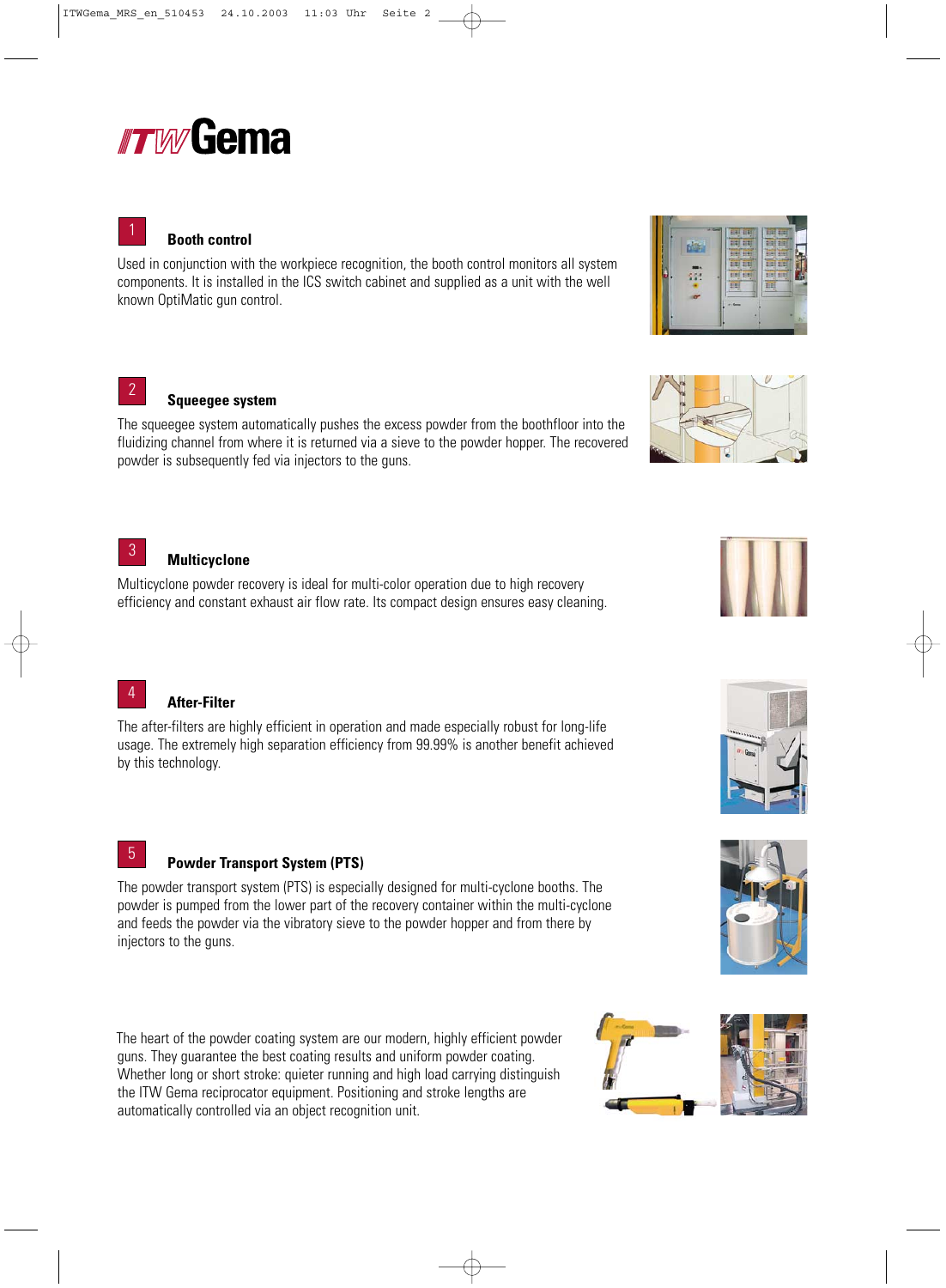# **ITWGema**



# **Versatile usage, compact, robust design, and ease of operation. The MRS system fulfills all demands for all kinds of usage.**

Whether for organic or enamel powders: the MRS system is optimized to each application in powder coating. The walls of the booth are made of robust and long life stainless steel sheet material. For automatic powder recovery from the floor of the booth a squeegee system can be installed. Short powder paths and an integrated powder hopper make sure that the MRS is user-friendly and time and cost saving.